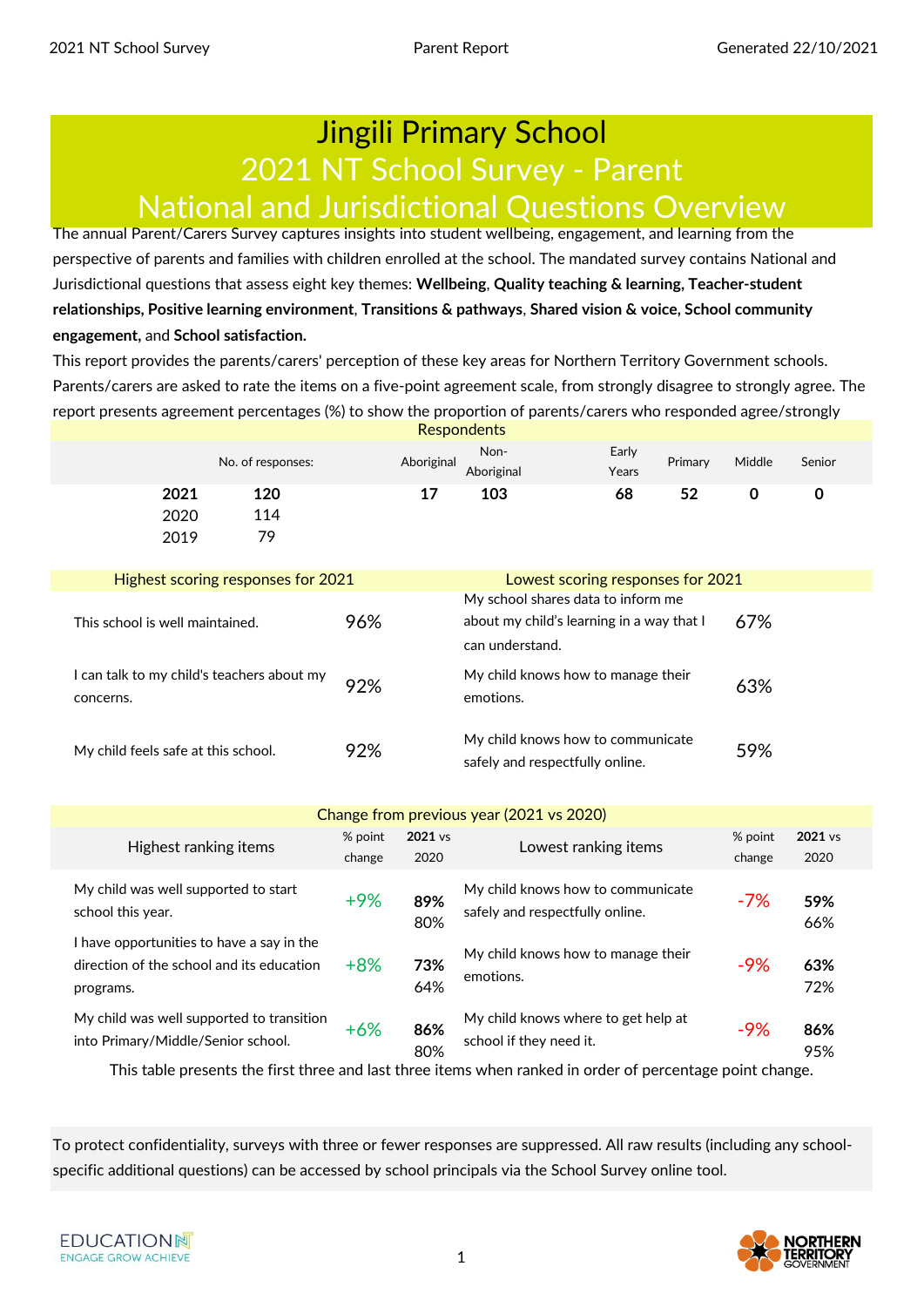All questions (ranked high-low)

This school is well maintained. I can talk to my child's teachers about my concerns. My child feels safe at this school. This school gives my child opportunities to do interesting… Teachers at this school expect my child to do his or her best. My child likes being at this school. This school looks for ways to improve. I feel well informed about what is happening at the school. I would recommend this school to other parents. My child feels included in their learning environment. My child was well supported to start school this year. My child has good friends that they care about. Teachers at this school treat students fairly. This school values the language and culture background… My child participates in extracurricular activities outside of… My child was well supported to transition into… My child knows where to get help at school if they need it. Teachers at this school motivate my child to learn. My child is supported by teachers and staff at the school… This school works with me to support my child's learning. Student behaviour is well managed at this school. My child is making good progress at this school. This school takes parents' opinions seriously. This school takes students' opinions seriously. Teachers at this school provide my child with useful… My child's learning needs are being met at this school. I have opportunities to have a say in the direction of the. I know how to support my child's learning and development. My school shares data to inform me about my child's … My child knows how to manage their emotions. My child knows how to communicate safely and…  $\blacksquare$  Your school  $\blacksquare$  NT Mean



Note: N/A indicates less than 4 responses or question missing from survey. Refer to next section for full question text.

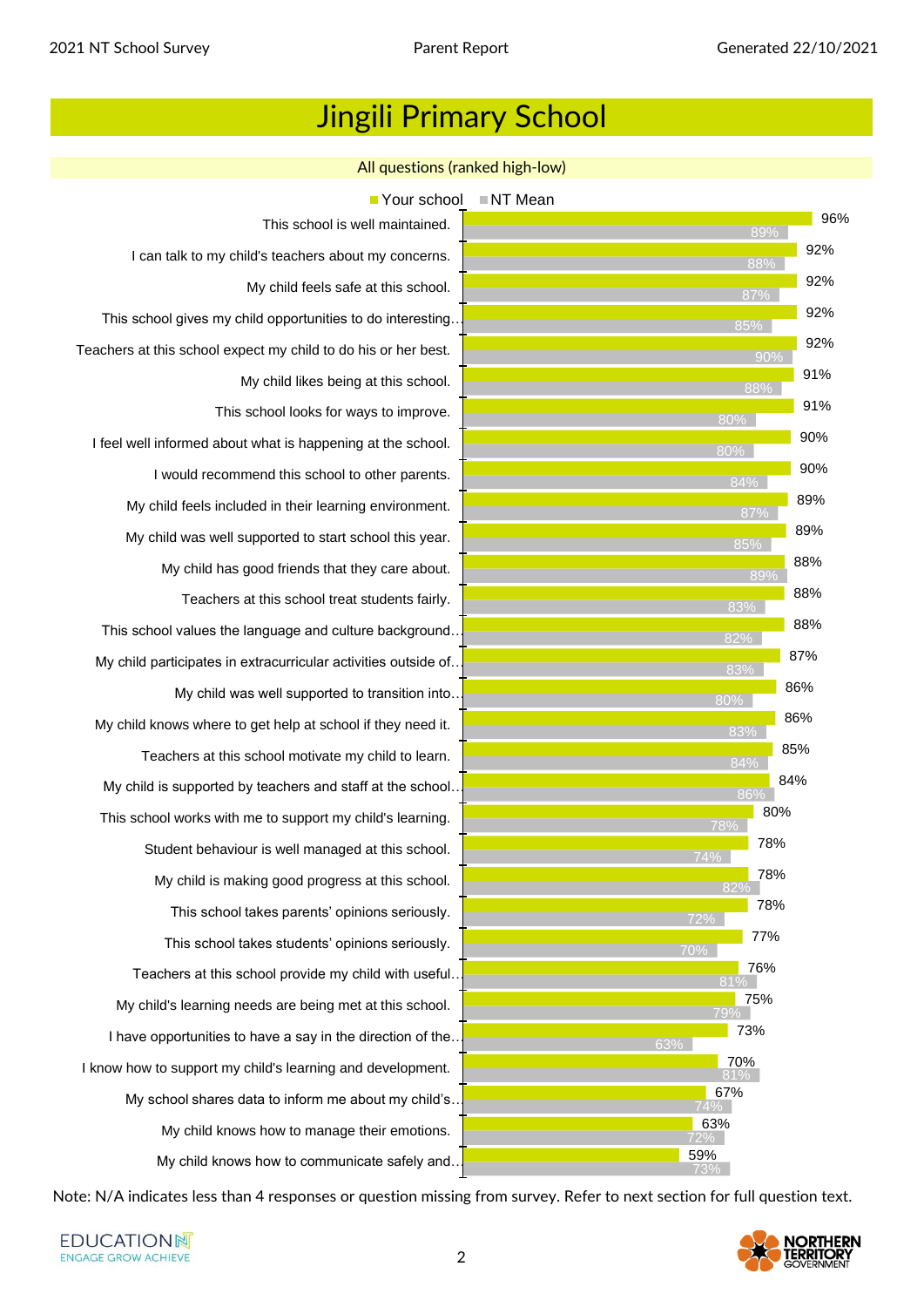

My child's learning needs are being met at this school.

Note: Empty bars (#N/A) indicate that there are no data available to include in the section.

**EDUCATIONN ENGAGE GROW ACHIEVE** 



75%

85%

79%

71%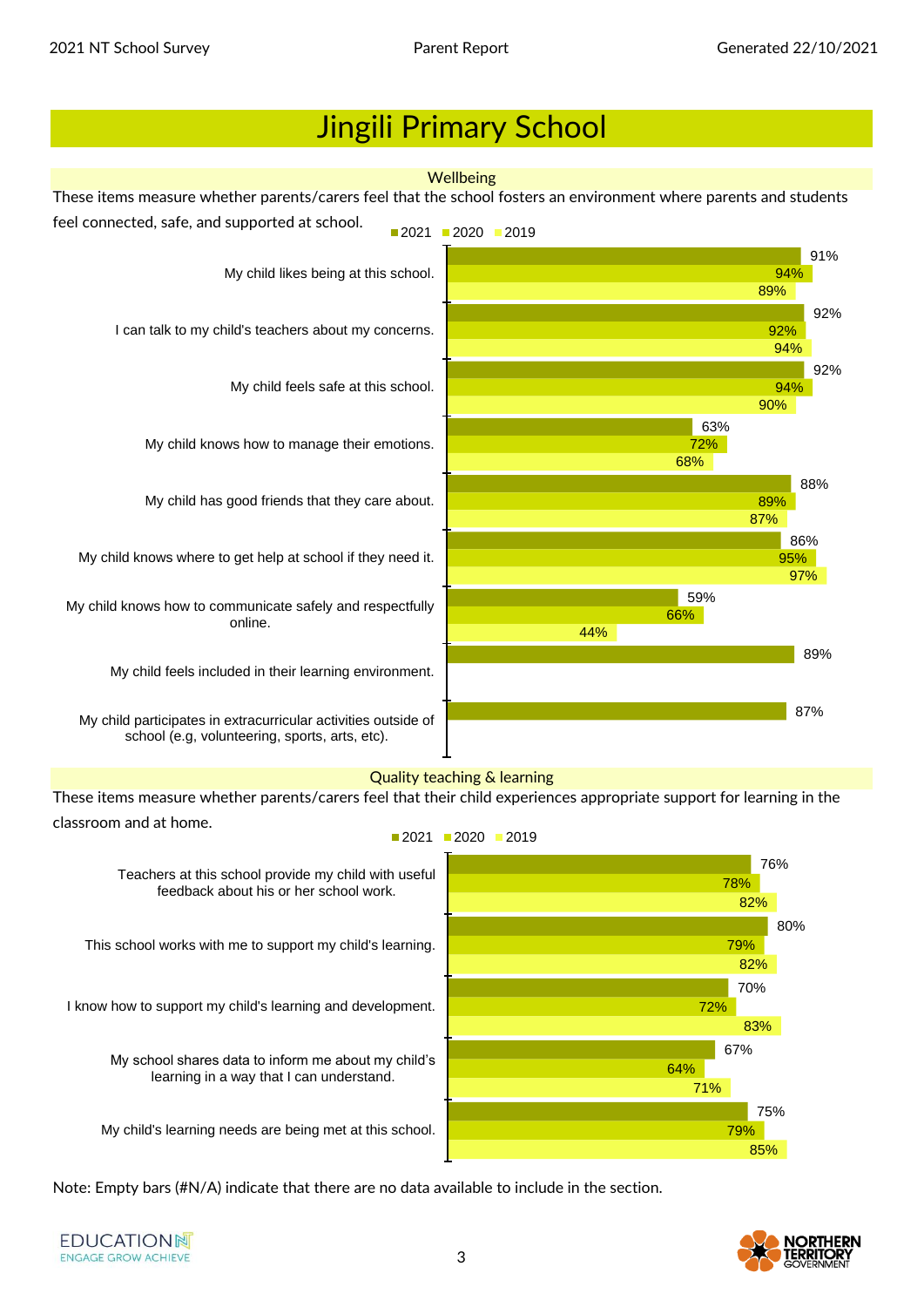#### Teacher-student relationships

These items measure whether parents/carers think that their child experiences both fair and supportive interactions with their teachers.



#### Positive learning environment

These items measure whether parents/carers think that the school's learning environment is safe, respectful, and inclusive.



### Transition & pathways

These items measure whether parents/carers think that the school successfully prepared their child for different stages of school and beyond.

 $2021$  2020 2019

My child was well supported to transition into Primary/Middle/Senior school.

My child was well supported to start school this year.

86% 89% 80% 80% 83% 90%

Note: Empty bars (#N/A) indicate that there are no data available to include in the section.

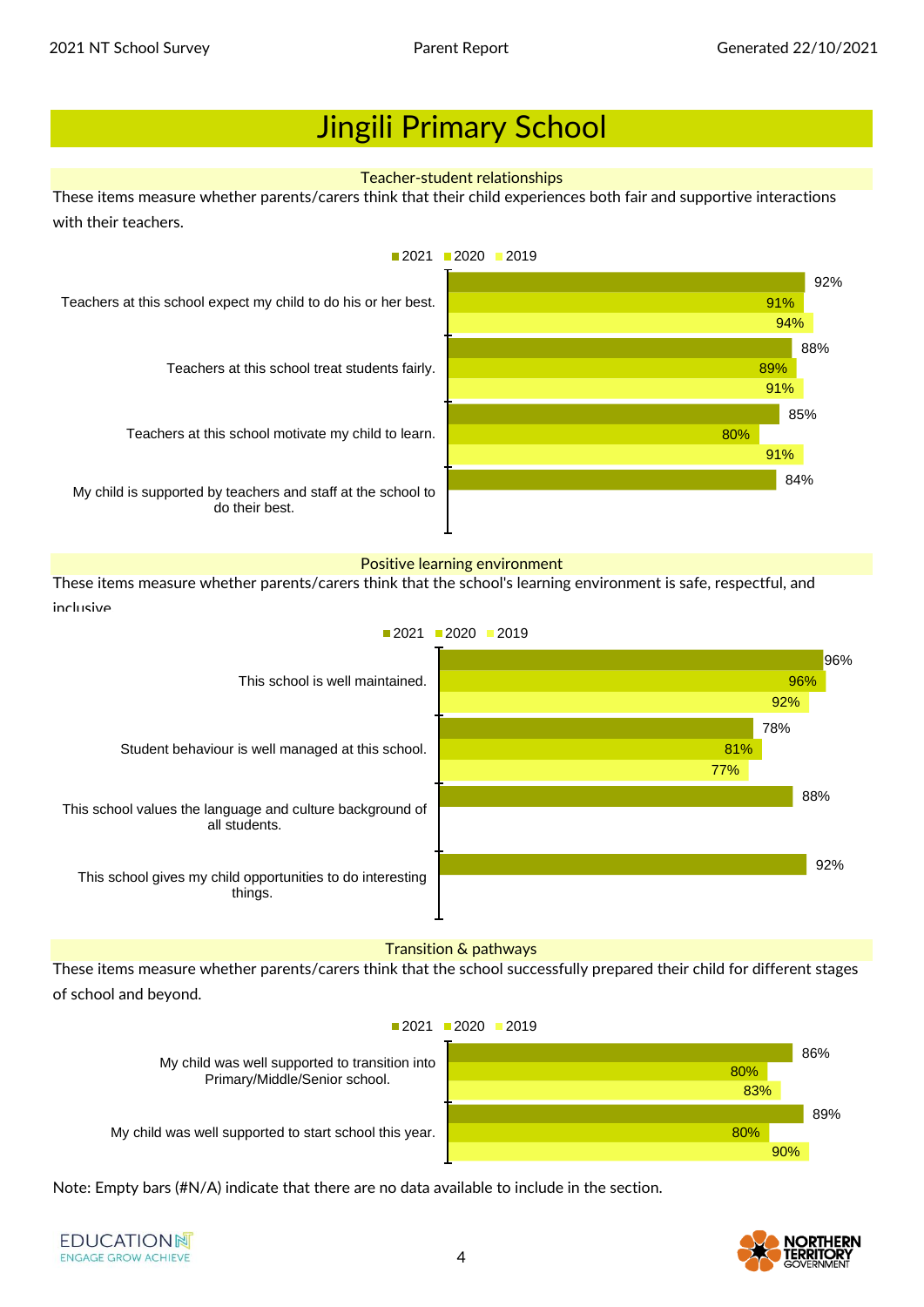**EDUCATIONN ENGAGE GROW ACHIEVE** 

### Jingili Primary School

### Shared vision & voice

These items measure whether parents/carers think their voices are heard and valued at the school.



### School community engagement

These items measure whether parents/carers think that the school fosters stakeholder engagement.



### School satisfaction

These items measure whether parents/carers are satisfied with their school's performance, culture, and services.



Note: Empty bars (#N/A) indicate that there are no data available to include in the section.

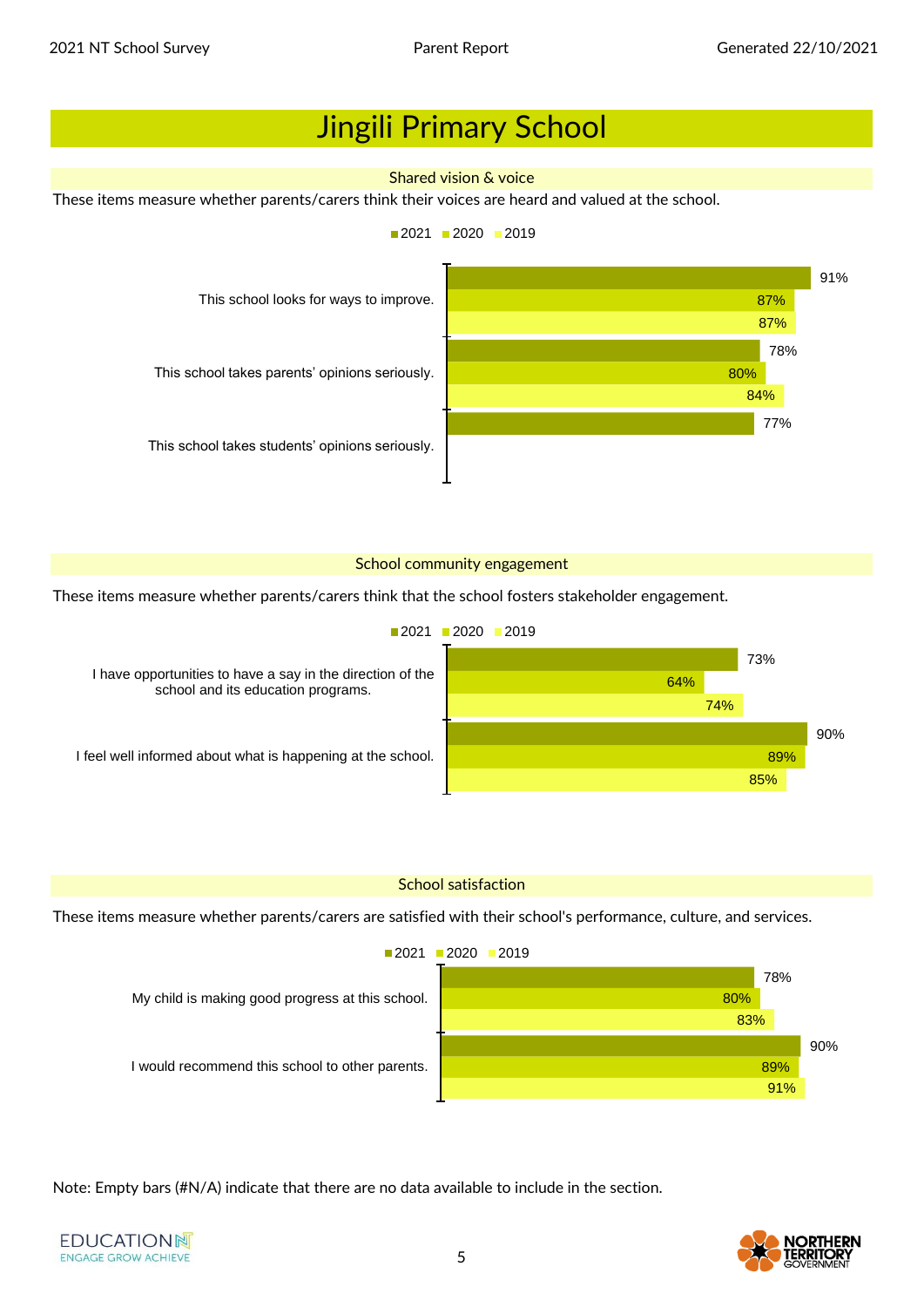## Jingili Primary School 2021 NT School Survey - Parent National and Jurisdictional Questions Overview This section of the report provides **each item** disaggregated by respondent demographics.

To protect anonymity, items with three or fewer responses are suppressed ("Supp"). Empty cells ( - ) indicate that there are no data available.

The School Survey also provides an open text box for respondents to provide **qualitative feedback** to accompany their item responses. Principals are encouraged to access the detailed reports containing the raw survey data and text responses through the School Survey online tool.

|                                                                                                                  | Aboriginal | Non-       | Early | Primary | Middle      | Senior |
|------------------------------------------------------------------------------------------------------------------|------------|------------|-------|---------|-------------|--------|
|                                                                                                                  |            | Aboriginal | Years | Years   | Years       | Years  |
| No. of respondents:                                                                                              | 17         | 103        | 68    | 52      | $\mathbf 0$ | 0      |
|                                                                                                                  |            |            |       |         |             |        |
|                                                                                                                  |            | Wellbeing  |       |         |             |        |
|                                                                                                                  | Aboriginal | Non-       | Early | Primary | Middle      | Senior |
|                                                                                                                  |            | Aboriginal | Years | Years   | Years       | Years  |
| My child likes being at this school.                                                                             | 88%        | 91%        | 94%   | 87%     |             |        |
| I can talk to my child's teachers about my concerns.                                                             | 88%        | 92%        | 93%   | 90%     |             |        |
| My child feels safe at this school.                                                                              | 82%        | 93%        | 93%   | 90%     |             |        |
| My child knows how to manage their emotions.                                                                     | 41%        | 67%        | 54%   | 75%     |             |        |
| My child has good friends that they care about.                                                                  | 94%        | 87%        | 84%   | 94%     |             |        |
| My child knows where to get help at school if they<br>need it.                                                   | 82%        | 86%        | 85%   | 87%     |             |        |
| My child knows how to communicate safely and<br>respectfully online.                                             | 54%        | 60%        | 38%   | 78%     |             |        |
| My child feels included in their learning environment.                                                           | 88%        | 89%        | 90%   | 88%     |             |        |
| My child participates in extracurricular activities<br>outside of school (e.g, volunteering, sports, arts, etc). | 81%        | 88%        | 82%   | 94%     |             |        |

| Teacher-student relationships                                                  |            |            |       |         |                          |        |  |  |  |
|--------------------------------------------------------------------------------|------------|------------|-------|---------|--------------------------|--------|--|--|--|
|                                                                                | Aboriginal | Non-       | Early | Primary | Middle                   | Senior |  |  |  |
|                                                                                |            | Aboriginal | Years | Years   | Years                    | Years  |  |  |  |
| Teachers at this school expect my child to do his or her<br>best.              | 94%        | 91%        | 94%   | 88%     | ۰                        |        |  |  |  |
| Teachers at this school treat students fairly.                                 | 81%        | 89%        | 88%   | 88%     | $\sim$                   |        |  |  |  |
| Teachers at this school motivate my child to learn.                            | 76%        | 86%        | 90%   | 79%     | $\overline{\phantom{a}}$ |        |  |  |  |
| My child is supported by teachers and staff at the<br>school to do their best. | 82%        | 84%        | 87%   | 81%     | $\overline{\phantom{a}}$ |        |  |  |  |

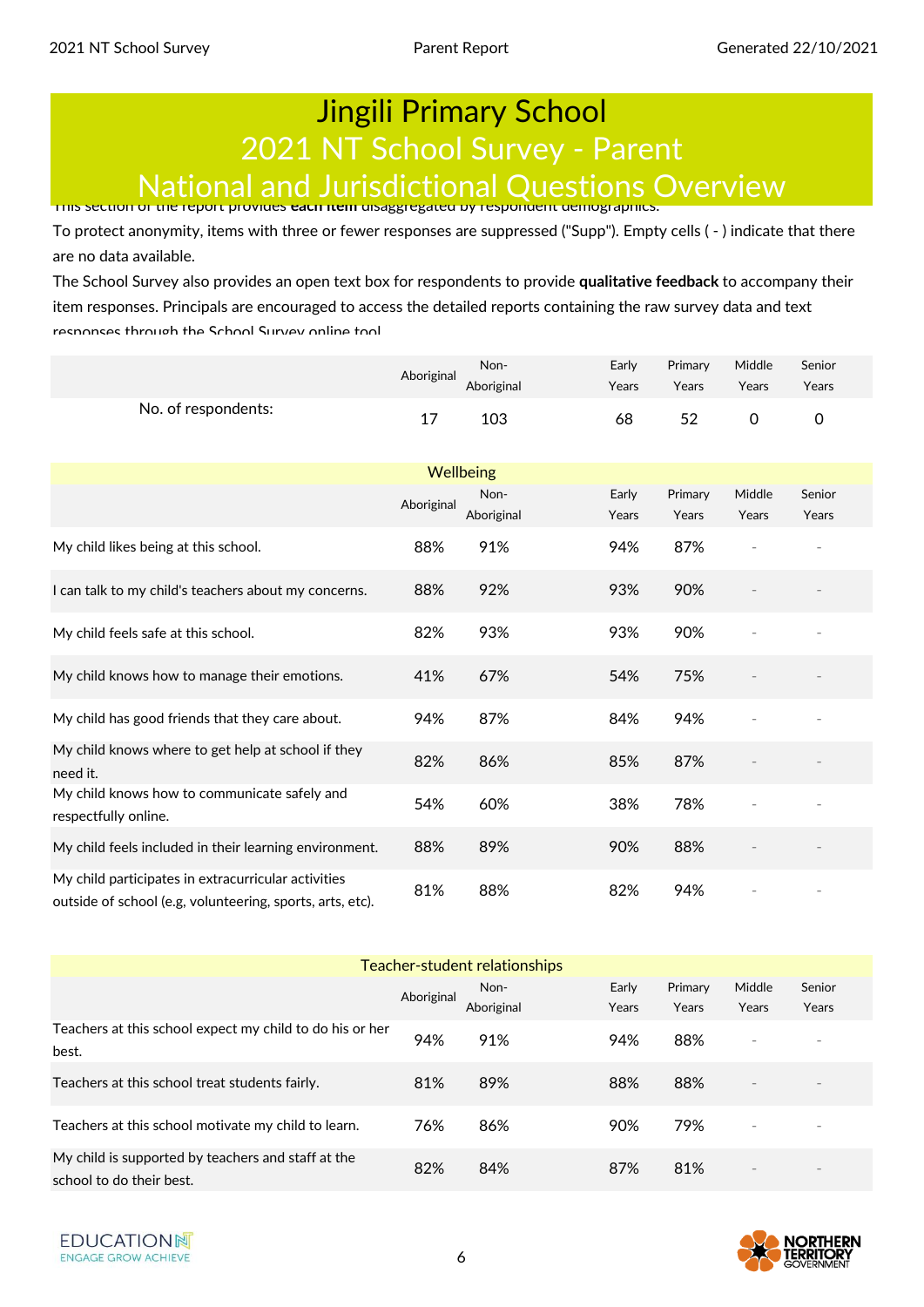|                                                                                                 |            | Quality teaching & learning |                |                  |                          |                 |
|-------------------------------------------------------------------------------------------------|------------|-----------------------------|----------------|------------------|--------------------------|-----------------|
|                                                                                                 | Aboriginal | Non-<br>Aboriginal          | Early<br>Years | Primary<br>Years | Middle<br>Years          | Senior<br>Years |
| Teachers at this school provide my child with useful<br>feedback about his or her school work.  | 71%        | 76%                         | 76%            | 75%              | $\overline{\phantom{a}}$ |                 |
| This school works with me to support my child's<br>learning.                                    | 82%        | 79%                         | 82%            | 77%              | $\overline{\phantom{m}}$ |                 |
| I know how to support my child's learning and<br>development.                                   | 82%        | 68%                         | 65%            | 77%              | $\overline{\phantom{a}}$ |                 |
| My school shares data to inform me about my child's<br>learning in a way that I can understand. | 65%        | 67%                         | 63%            | 71%              | $\overline{\phantom{a}}$ |                 |
| My child's learning needs are being met at this school.                                         | 59%        | 77%                         | 76%            | 73%              | $\overline{\phantom{a}}$ |                 |

| Positive learning environment                                              |            |                    |                |         |                          |        |  |  |
|----------------------------------------------------------------------------|------------|--------------------|----------------|---------|--------------------------|--------|--|--|
|                                                                            | Aboriginal | Non-<br>Aboriginal | Early<br>Years | Primary | Middle                   | Senior |  |  |
| This school is well maintained.                                            | 88%        | 97%                | 96%            | 96%     | $\overline{\phantom{a}}$ |        |  |  |
| Student behaviour is well managed at this school.                          | 65%        | 81%                | 79%            | 77%     | $\overline{\phantom{a}}$ |        |  |  |
| This school values the language and culture<br>background of all students. | 88%        | 88%                | 84%            | 94%     | $\overline{\phantom{a}}$ |        |  |  |
| This school gives my child opportunities to do<br>interesting things.      | 82%        | 93%                | 93%            | 90%     | $\overline{\phantom{a}}$ |        |  |  |

|                                                                                 |            | <b>Transition &amp; pathways</b> |       |         |                 |                          |  |
|---------------------------------------------------------------------------------|------------|----------------------------------|-------|---------|-----------------|--------------------------|--|
|                                                                                 | Aboriginal | Non-                             | Early | Primary | Middle          | Senior                   |  |
|                                                                                 |            | Aboriginal                       | Years | Years   | Years           | Years                    |  |
| My child was well supported to transition into<br>Primary/Middle/Senior school. | 92%        | 85%                              | 83%   | 89%     | $\sim$          | $\sim$                   |  |
| My child was well supported to start school this year.                          | 82%        | 90%                              | 89%   | 88%     | $\qquad \qquad$ | $\overline{\phantom{a}}$ |  |

| Shared vision & voice                           |            |                    |                |                  |                          |                          |  |  |  |
|-------------------------------------------------|------------|--------------------|----------------|------------------|--------------------------|--------------------------|--|--|--|
|                                                 | Aboriginal | Non-<br>Aboriginal | Early<br>Years | Primary<br>Years | Middle<br>Years          | Senior<br>Years          |  |  |  |
| This school looks for ways to improve.          | 88%        | 91%                | 90%            | 92%              | $\overline{\phantom{a}}$ | $\overline{\phantom{a}}$ |  |  |  |
| This school takes parents' opinions seriously.  | 75%        | 79%                | 75%            | 83%              | $\sim$                   | $\sim$                   |  |  |  |
| This school takes students' opinions seriously. | 75%        | 77%                | 72%            | 83%              |                          | $\overline{\phantom{a}}$ |  |  |  |